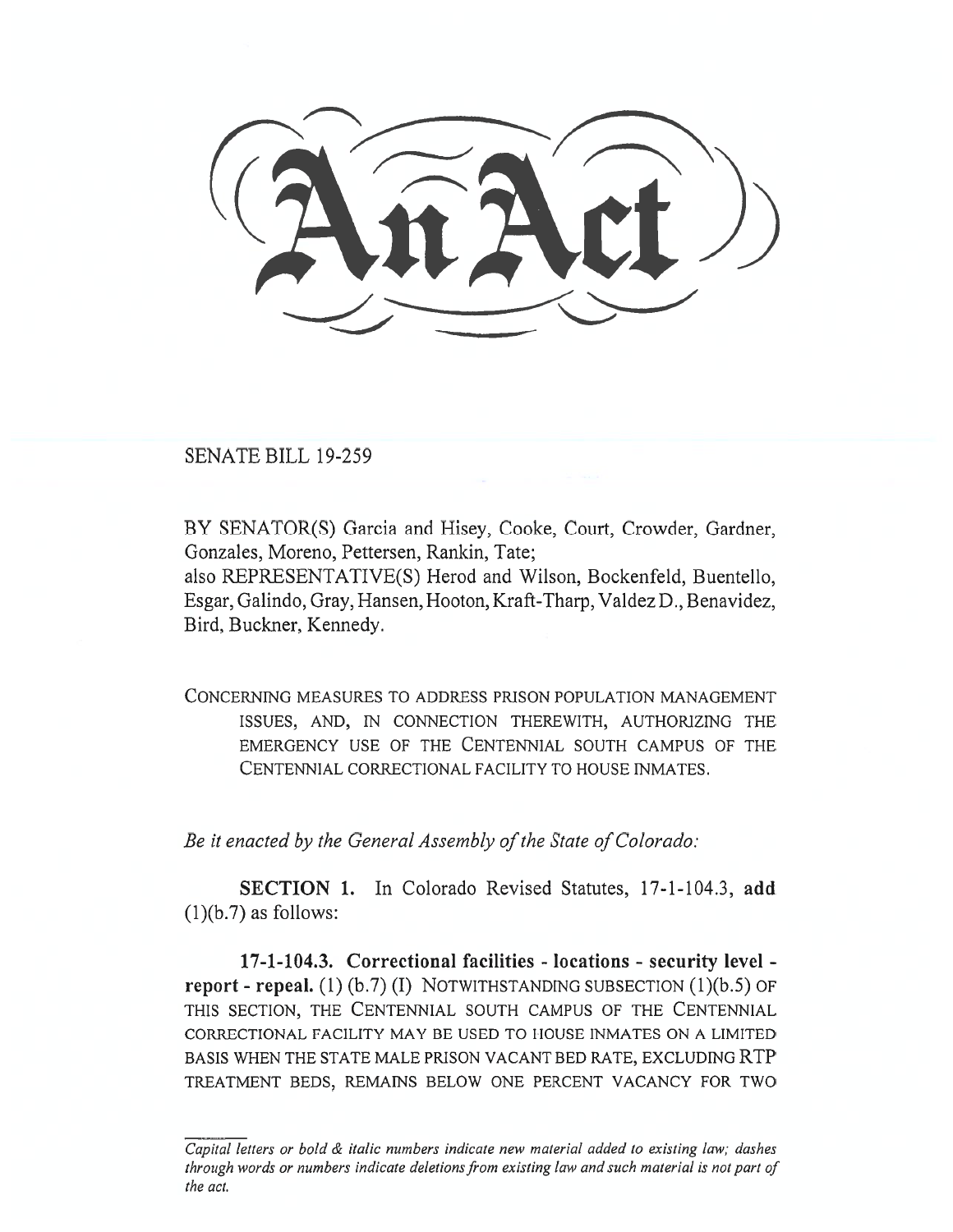CONSECUTIVE MONTHS AND THE DEPARTMENT HAS EXHAUSTED ALL OPTIONS PURSUANT TO SECTION 17-1-119.7. THE DEPARTMENT SHALL NOT HOUSE MORE THAN ONE HUNDRED TWENTY-SIX INMATES AT ONE TIME IN THE CENTENNIAL SOUTH CAMPUS. ONCE THE STATE MALE PRISON VACANT BED RATE SURPASSES ONE PERCENT VACANCY, INCLUDING CALCULATING THE INMATES HOUSED IN THE CENTENNIAL SOUTH CAMPUS, THE DEPARTMENT SHALL TRANSFER INMATES HOUSED IN THE CENTENNIAL SOUTH CAMPUS TO AN APPROPRIATE FACILITY UNDER THE DEPARTMENT'S CONTROL WITHIN THIRTY CALENDAR DAYS.

(II) THE DEPARTMENT SHALL REPORT THE USE OF THE CENTENNIAL SOUTH CAMPUS OF THE CENTENNIAL CORRECTIONAL FACILITY TO THE JOINT BUDGET COMMITTEE AND THE JUDICIARY COMMITTEES OF THE SENATE AND THE HOUSE OF REPRESENTATIVES, OR ANY SUCCESSOR COMMITTEES, WITHIN FIVE CALENDAR DAYS AFTER THE USE OF THE CENTENNIAL SOUTH CAMPUS. FOR EACH MONTH THAT THE CENTENNIAL SOUTH CAMPUS OF THE CENTENNIAL CORRECTIONAL FACILITY IS USED, THE DEPARTMENT SHALL REPORT ON THE FIRST DAY OF EVERY MONTH THE CONTINUED NATURE OF THE USE OF THE CENTENNIAL SOUTH CAMPUS AT THE CENTENNIAL CORRECTIONAL FACILITY, THE STEPS TAKEN BY THE DEPARTMENT TO ADDRESS THE VACANCY ISSUE, AND THE EXPECTED TIME FRAME FOR THE VACANCY ISSUE TO END.

(III) THE DEPARTMENT SHALL CONSIDER INPUT FROM ANY LEGISLATIVE INTERIM COMMITTEE THAT MEETS DURING THE 2019 INTERIM REGARDING PRISON POPULATION MANAGEMENT, SPECIFICALLY INCLUDING:

(A) STRATEGIES TO SAFELY REDUCE THE PRISON POPULATION AND REDUCE RECIDIVISM; AND

(B) PRISON USE ANALYSIS INCLUDING THE CENTENNIAL SOUTH CAMPUS AT THE CENTENNIAL CORRECTIONAL FACILITY, PRIVATE PRISONS, AND ALTERNATIVE BED PROGRAMS.

(IV) THIS SUBSECTION (1)(b.7) IS REPEALED, EFFECTIVE SEPTEMBER 1, 2020.

**SECTION 2. Act subject to petition - effective date.** This act takes effect at 12:01 a.m. on the day following the expiration of the ninety-day period after final adjournment of the general assembly (August

## PAGE 2-SENATE BILL 19-259